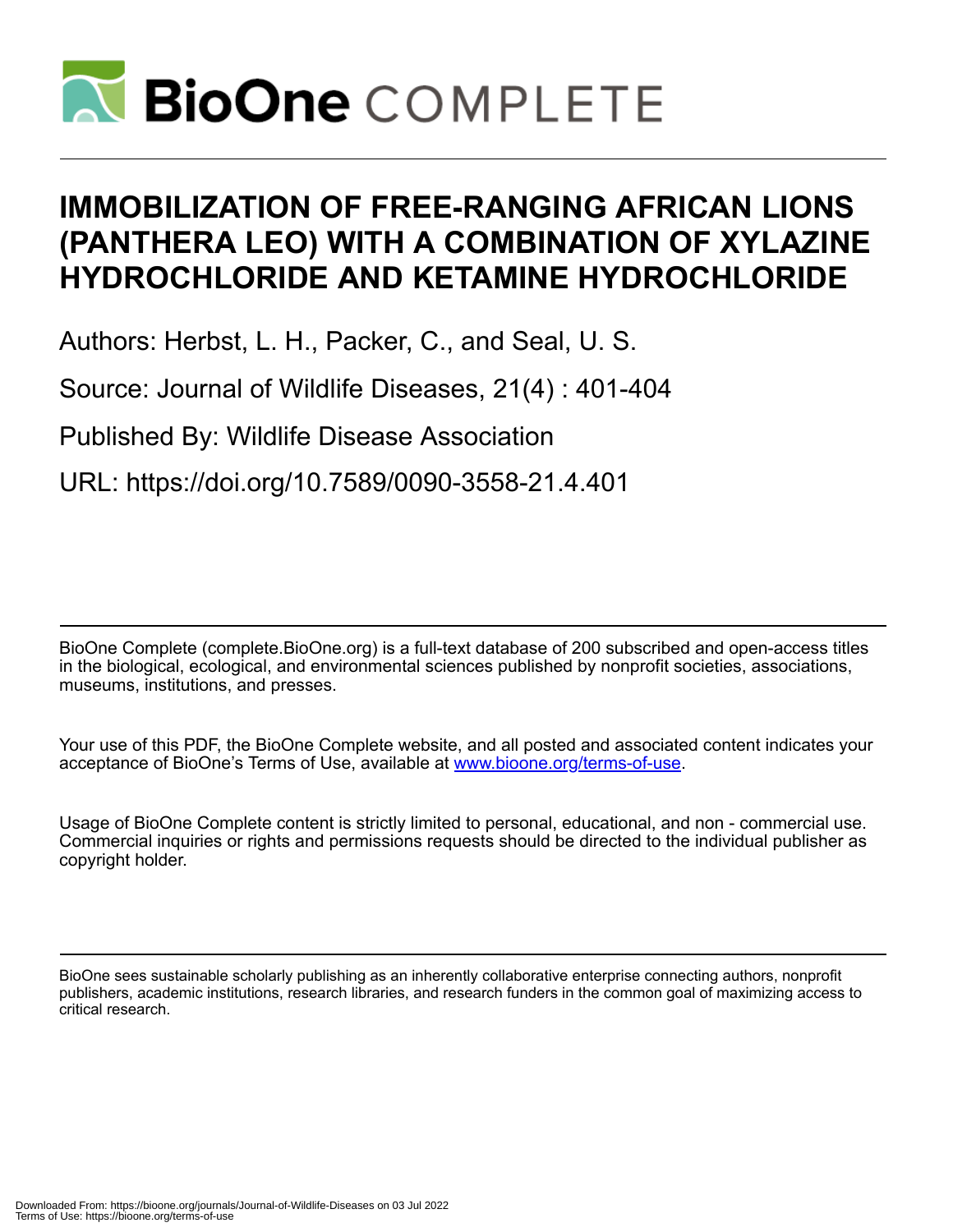## **IMMOBILIZATION OF FREE-RANGING AFRICAN LIONS (PANTHERA LEO) WITH A COMBINATION OF XYLAZINE HYDROCHLORIDE AND KETAMINE HYDROCHLORIDE**

### **L. H. Herbst, C. Packer, and U. S. Seal2**

**ABSTRACT:** The combination of 55 mg/ml xy!azine hydrochloride and 200 mg/ml ketamine hydrochloride was effective for immobilizing African lions in Tanzania. Nineteen adult females were given between 55 and 110 mg xylazine hydrochloride in the first dart. Initial doses of 110 mg xylazine hydrochloride and 450 mg ketamine hydrochloride equivalent to  $>0.9$  mg/kg xylazine hydrochloride were most effective in achieving rapid immobilization. Lower doses of xylazmne hydrochloride required supplementation with ketamine hydrochloride. These doses could be delivered easily in 3-ml darts. The use of lightweight darts and a blowgun was found to be useful as a supplement to longer range dart projector systems since many animals could be approached at short range.

#### **INTRODUCTION**

Several drugs have been used successfully to immobilize large felids. Lions have been immobilized with succinylcholine chloride (Schaller, 1972); phencyclidine hydrochloride, alone or in combination with various tranquilizers (Campbell and Harthoorn, 1963; Pienaar et al., 1969; Seal and Erickson, 1969; Ebedes, 1970; Sea! et a!., 1970; Holmes and Ngethe, 1973; Bertram, 1976; Smuts et a!., 1977); tiletamine hydrochloride-zolazepam (Krahwinkel, 1970; Bennett et al., 1972; Bertram and King, 1976; King et a!., 1977; Van Orsdal, 1984); and ketamine hydrochloride (Smuts et al., 1973). Bush et al. (1978) tested a variety of drug combinations on lions and described their effects on blood gases and blood pH. Problems were experienced with the routine use of several of these drugs, e.g., respiratory paralysis (succinylcholine hydrochloride), long recovery times (phencyclidine hydrochloride), or large volumes needed for an effective dose

(ketamine hydrochloride). Other drugs while found to be relatively problem-free have not been commercially available (tiletamine hydrochloride-zolazepam).

This report describes the use of xylazine hydrochloride in combination with ketamine hydrochloride to immobilize wild lions. This report also evaluates the use of a blowgun and lightweight plastic darts to deliver drugs to free-ranging but relatively tame lions.

#### **MATERIALS AND METHODS**

We attempted to dart selected female lions from prides in Serengeti National Park and Ngorongoro Crater, Tanzania. These prides have been under study for nearly two decades and most lions are individually recognizable by ear notches and whisker spot patterns. Lions were immobilized by intramuscular injections of a mixture of xylazine hydrochloride (55 mg/ ml) (Rompun, Haver-Lockhart Laboratories, Division of Bayvet Corporation, Shawnee, Kan sas 66201, USA) and ketamine hydrochloride (200 mg/m!) (Ketaset, Bristol Laboratories, Division of Bristol-Myers Co., Syracuse, New York 13201, USA). To obtain these concentrations, we freeze-dried the commercial drugs and re constituted them. Additional injections of ketamine hydrochloride (100 mg/mI) were given as necessary to adjust or prolong the level of anesthesia. Diazepam (Valium, 5 mg/ml, Roche Laboratories, Hoffman-LaRoche Inc., Nutley, New Jersey 07110, USA) was kept on hand to arrest any convulsions. The drugs were delivered in 3-m! plastic dart syringes equipped with 3.8-cm 16-gauge needles using a 1.8-m blowgun

Received for publication 13 November 1984.

Department of Ecology and Behavioral Biology, University of Minnesota, Minneapolis, Minnesota 55455, USA.

**<sup>2</sup>** Research Service V.A. Medical Center, Minneapolis, Minnesota 55417 and Departments of Biochemistry and Fisheries and Wildlife, University of Minnesota, St. Paul, Minnesota 55108, USA.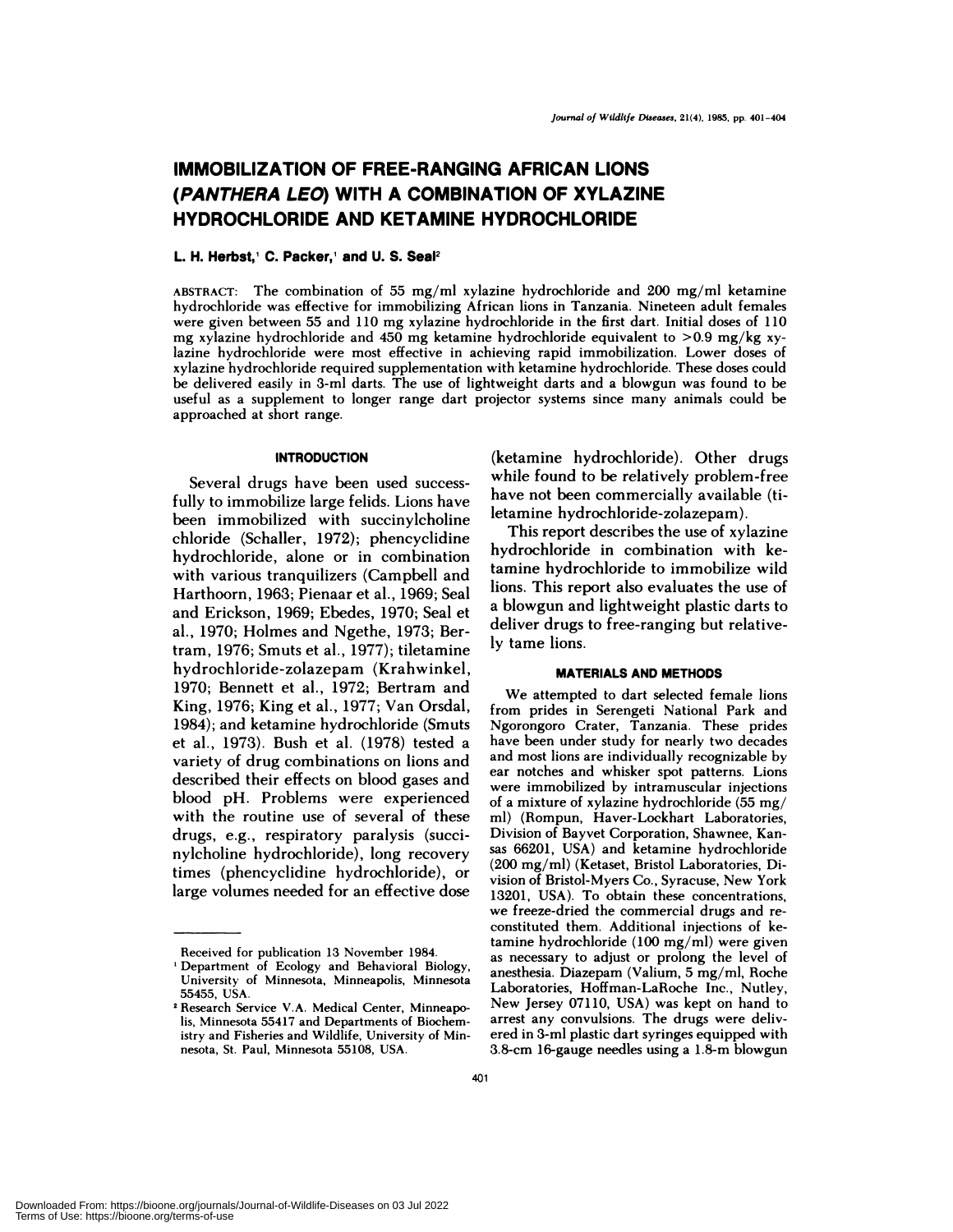(Zoolu Arms of Omaha, Omaha, Nebraska 68107, USA). This system uses a charge of butane gas behind the plunger to inject the drug on impact.

The heart girth of each lioness was measured and used to estimate body weight (Bertram, 1975). Blood samples were collected from all animals and six lions were radio-collared. Respiratory rates were monitored during anesthe sia and minimum rates were recorded. If it was very hot, rectal temperatures were monitored and the lions were doused with water to pre vent hyperthermia.

#### **RESULTS AND DISCUSSION**

A total of 19 female lions were immobilized. The dosage of xylazine hydrochloride ranged from 55 to 110 mg per animal  $(0.46 \text{ to } 1.17 \text{ mg/kg})$ . Total dosages of ketamine hydrochloride ranged from 450 to 1950 mg per animal (3.8 to 16.7 mg/kg). However, the doses were spread out so that lions received secondary injections (100- 300 mg ketamine hydrochloride) not less than 20 min after the initial xylazine hydroch!onide-ketamine hydrochloride dart and not less than 5 min apart.

Early signs of drug effects such as mydriasis and/or hind limb ataxia were observed within 2-14 min of darting  $(\bar{x} =$  $7.2 \pm 3.6$  min,  $n = 17$ ). The time elapsed from darting until first signs were observed was negatively correlated with the estimated dosage of xylazine hydrochloride ( $r = -0.735$ ,  $P < 0.001$ , df = 15). The onset of full anesthesia (when a lion could not lift its head) often required supplemental doses of ketamine hydrochloride. However, five lions required only an initial dose (110 mg xylazine hydrochloride and 450 mg ketamine hydrochloride) to achieve full relaxation. These animals were unable to lift their heads 11-22 min after being darted  $(\bar{x} = 17.2 \pm 4.4 \text{ min})$ . The dose of xylazine hydrochloride for these animals ranged between 0.92 and 1.17 mg/kg.

Another way to describe the time course of induction is to measure induction time, i.e., the time elapsed since first darting until the last secondary dosage was administered or the animal was handled. We handled the lions almost immediately after the final drug injection. Lions were able to be handled between 22 and 92 min after first darting  $(\bar{x} = 37.3 \pm 18 \text{ min})$ . Induction time was negatively but not significantly correlated with xylazine hydrochloride dosage  $(r = -0.386, P >$ 0.10) but was significantly positively correlated with ketamine hydrochloride dosage  $(r = 0.913, P < 0.0005)$ . This second result reflects the fact that additional injections of ketamine hydrochloride were given at not less than 5-min intervals to complete the induction process.

Since the median induction time was about 30 min, we compared the initial dosages of xylazine hydrochloride for lions that were handled within 30 min with those for lions that were handled after 30 min. As expected, the faster group had a higher average dose of xylazine hydrochloride (0.84 versus 0.73 mg/kg), but this was not statistically significant  $(P < 0.10$ , one-tailed t -test).

One solitary lioness had a very long induction time and required the largest supplemental dosage of ketamine hydrochloride. She may not have received the full amount of xylazine hydrochloride. She was also outside of her usual home range and appeared very nervous. Only one female became excited during induction, jumping and crawling away from other pride members when they approached.

Minimum observed respiratory rates during the course of anesthesia ranged from eight breaths per min for a lioness given 1.17 mg/kg xy!azine hydrochloride in the morning to 42 breaths per min for a lioness given  $0.72 \text{ mg/kg}$  xylazine hydrochloride at midday.

No convulsions occurred although two lions were given 10 mg diazepam injections as a precaution. Six lionesses retched or vomited during induction. There were no deaths.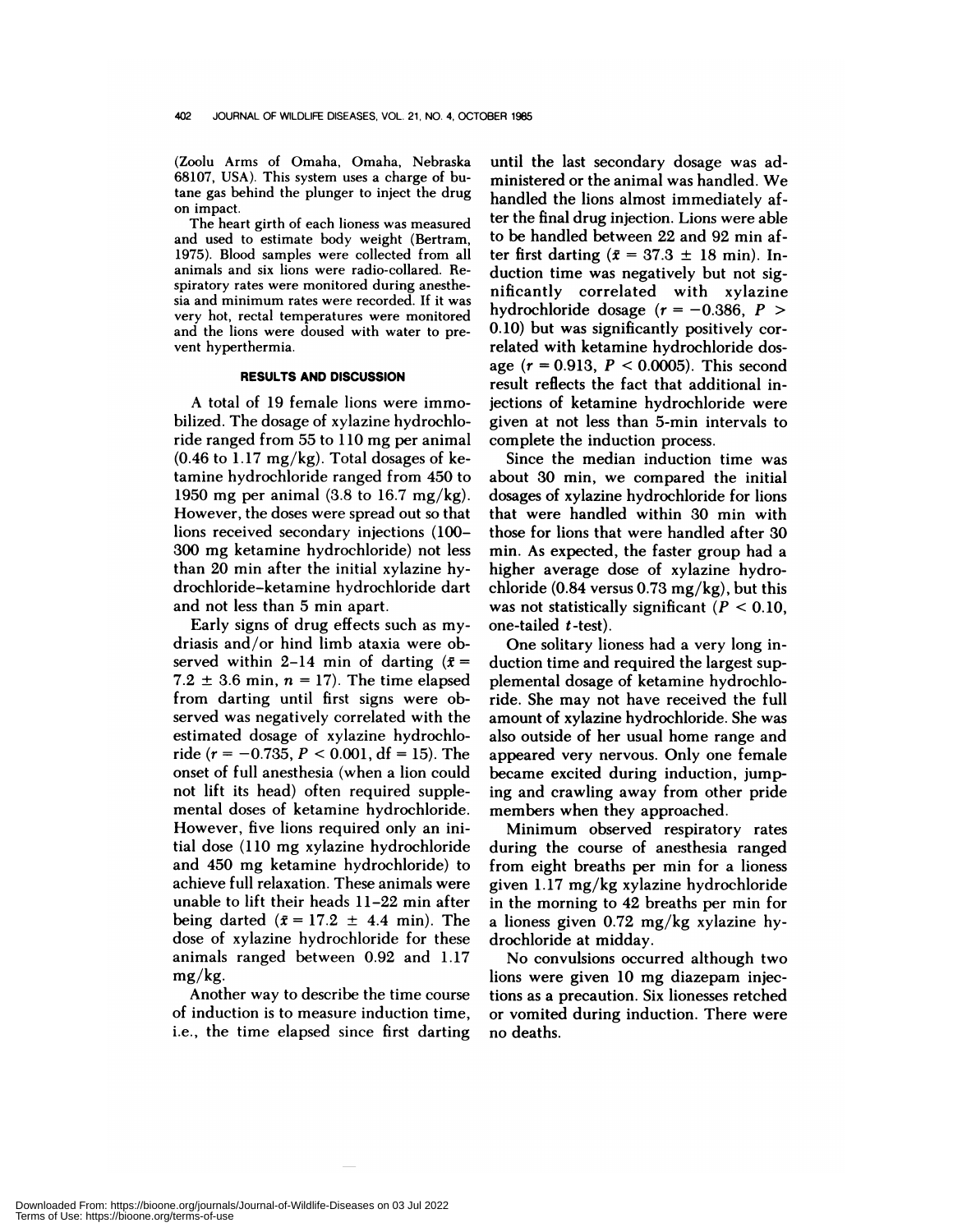Quantitative data on recovery times were collected for only 13 animals. Six lions were left in sternal recumbency. All of these females were left in the company of other pride members and were checked 1-2 hr later or, if it was too dark, the following morning. Most lions were left if they were "chest up" or could stand. Five lions were observed to lift their heads 21- 80 min after their last drug injection ( $\bar{x}$  =  $51.8 \pm 23.5$  min). Seven lions were "chest" up" or could crawl after 22-159 min ( $\bar{x}$  =  $86.1 \pm 39.9$  min) and five were able to stand or walk after 54-128 min  $(\bar{x} =$  $99.8 \pm 28.7$  min). All of the lionesses were seen on several occasions after they were darted.

This is the first report of the use of a xylazine hydrochloride and ketamine hydrochloride combination to immobilize African lions in the field. This combination resulted in satisfactory immobilization within a reasonable amount of time and without complications experienced with other drugs or with ketamine hydrochloride alone (Smuts et a!., 1973).

Most of the captures were carried out while females were with other pride members. The response of other pride members to a darted female was always to approach and "head rub" with her after she first reacted to the dart. The pres ence of other pride members seemed to calm the darted animal. When we approached and handled the darted animal, the other lions retreated about 20-30 m away and then ignored us.

We attempted to immobilize 26 lions with the blowgun system. However, two lionesses were too shy to let us within range (ca. 5 m). Twenty-four lionesses were darted and of these, 19 were successfully immobilized. A total of 47 darts were fired. Only 29 darts successfully hit the target and delivered drug. Seven darts missed or glanced off the target, four darts broke on impact where the needle joined the syringe barrel, causing a loss of drugs, and

seven darts bounced out before discharging drug. Eleven lionesses were darted without mishap, but because of system malfunctions during initial dartings, five lionesses became too shy for us to immobilize successfully.

The most costly problems with the darting system involved dart breakage and bouncing out before discharge. Both re sult in loss of drugs. Tests on captive animals have established that these problems were the result of an excessive impact force resulting from the use of too long a tube and too hard blowing. This can be alleviated by use of a 1-m tube at these ranges and adjustment of the puff power. An important additional problem was dart leakage. Because the system is under pres sure when charged, gas can leak out of the tail seal and drug can lead from around the plug over the needle port. These problems often caused delays and allowed the lion to move back out of range. The va porization of the butane is temperature dependent and high afternoon temperatures contributed to the problem. The quality of the silastic glue used for preparation of the plugs contributed to this problem also. Use of a medical-grade preparation has reduced this problem. Another alternative is to use darts designed to use air pressure rather than butane behind the plunger.

Overall the system has advantages in that it is relatively silent and non-traumatic to the lions. We recommend this system for field use as a supplement to more powerful darting systems when animals are tame enough to be approached closely.

#### **ACKNOWLEDGMENTS**

This study was supported by the Graduate School, University of Minnesota; the National Science Foundation (Grant NSF/BSR-8406935 to C. Packer and A. Pusey); and the Research Service, Veterans Administration Medical Center. We thank Maria Herbst for assistance in the field.